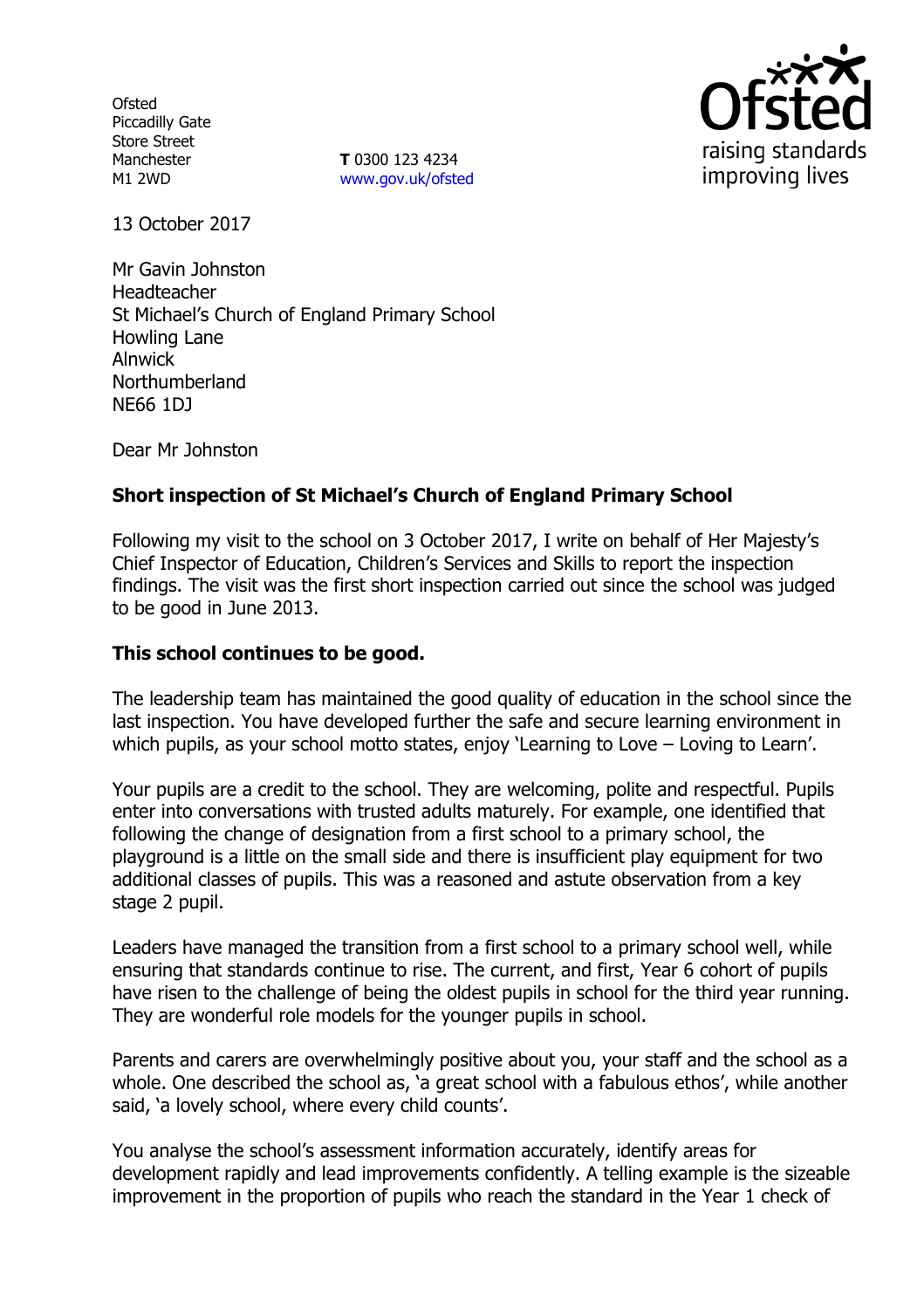

phonic knowledge and skills, from below average in 2015 to well above average in 2017. This was an area for improvement at the time of the last inspection.

You acknowledge that the school's provision for a small number of pupils who have special educational needs and/or disabilities together with a small number of pupils with low prior attainment is an area for development. Leaders are determined that these pupils should make as much, if not better, progress from their starting points as the other pupils throughout the school.

Leaders welcome external support and challenge. The local authority's early years consultant has worked with the early years staff to improve the provision for the youngest children. Again, this was an area for improvement identified by the previous inspection team. Although, you are still not satisfied with the proportion of children who reach a good level of development from lower starting points, the proportion of children reaching a good level of development overall improved from 56% in 2014 to 74% in 2017.

Governors give of their time willingly to support and challenge you and your leadership team. The new chair of the governing body has assumed the role confidently following a thorough handover from the previous, long-standing chair. Minutes of governing body meetings show that governors challenge pupils' outcomes appropriately. Their support of your work to improve attendance has led to year-on-year improvements.

## **Safeguarding is effective.**

The leadership team has ensured that all safeguarding arrangements are fit for purpose and records are detailed and of high quality.

Your staff are fully trained in all aspects of safeguarding. They receive update training from you, as the designated safeguarding lead, throughout each academic year. The pupils feel safe and secure in and around school. They have a deep knowledge of how to keep themselves safe when working online, and have been taught about the dangers inherent in uploading 'rude photos' to social media.

You know the pupils and their families well. Your staff go the extra mile for the vulnerable pupils who attend St Michael's. The case studies that we looked at together showed the school's effective partnership work with a large number of external agencies.

## **Inspection findings**

- Leaders, including governors, have a thorough understanding of the school's achievement data. The leadership team has identified the right priorities for further development. However, these priorities do not feed seamlessly into the school's action planning which, as you stated, is a work in progress. You acknowledge that the action plan would benefit from the inclusion of more measurable targets by which to evaluate progress.
- Leaders work proactively with parents, pupils and external agencies to improve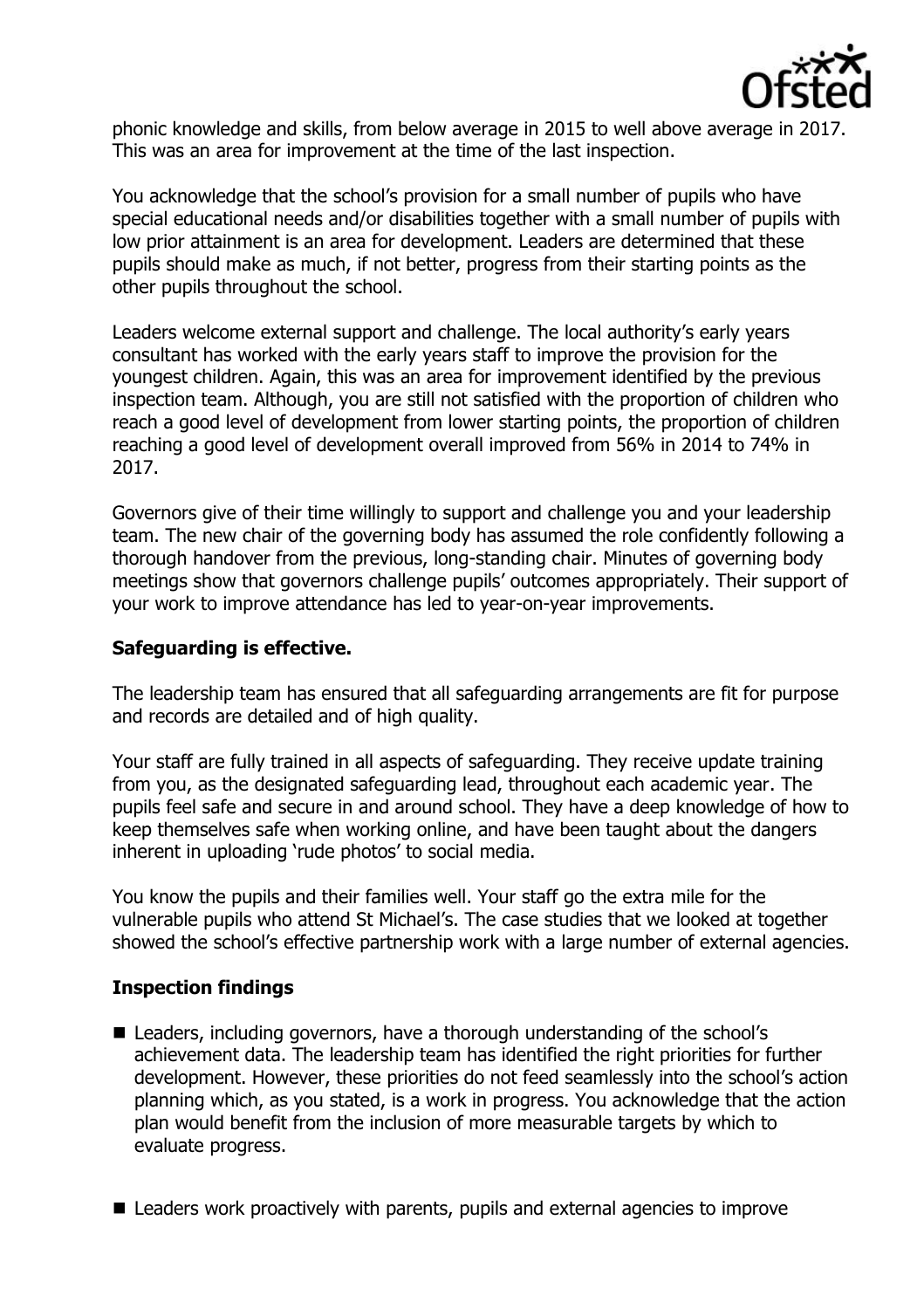

attendance further. Creditably, the attendance of disadvantaged pupils improved from 94.5% during the 2015/16 academic year to 96.1% by the end of the 2016/17 year. Pupils appreciate the rewards for full attendance that you announce in celebration assembly each week.

- The teaching of phonics and early reading skills is now a strength of the school. Pupils use their phonic knowledge to read previously unknown words correctly. Teachers make sure that the books pupils read in school have just the right level of challenge. As a result, a very high proportion of pupils achieve the standard in the Year 1 check of phonic knowledge. In addition, the proportion of pupils who reach the expected standard, and achieve greater depth, in reading at the end of key stage 1 is well above the national average.
- Over time, more children are reaching a good level of development at the end of early years and a greater proportion are achieving the expected standard in reading and writing at the end of key stage 1. The provision for English is strong in the school.
- Leaders' plans to improve the progress made by pupils in mathematics are beginning to bear fruit. Pupils throughout the school provided detailed and well-reasoned answers to mathematical questions that were asked by their teachers during the inspection. Pupils are enjoying the new multiplication tables software and told me that their knowledge of multiplication tables is beginning to improve.
- The local authority's early years consultant has supported the development of the school's provision well. However, the early years leader has identified the need to develop the learning environment further for the youngest children in the school, particularly for the disadvantaged boys. This is an important area for school improvement.
- You, quite correctly, have identified that a small number of pupils with low prior attainment, together with a small number who have special educational needs and/or disabilities, are not making sufficient progress. The provision made for these pupils, together with the expertise of staff, require further development.
- The additional funding for disadvantaged pupils is spent well to ensure that they reach the standards expected for their age. You were very pleased to point out that every disadvantaged pupil achieved the standard in the most recent check of phonics in Year 1.
- The overwhelming majority of pupils attend school regularly. The proportion of disadvantaged pupils who attend school every day is particularly high. Pupils appreciate the rewards on offer for full attendance. Parents understand that their children miss valuable learning time if they take unauthorised holidays during term time.

# **Next steps for the school**

Leaders and those responsible for governance should ensure that:

- the areas for development identified by leaders in their evaluation of the school's effectiveness feed seamlessly into the school's improvement planning
- $\blacksquare$  the impact of the improvement actions undertaken by staff is judged against clear and